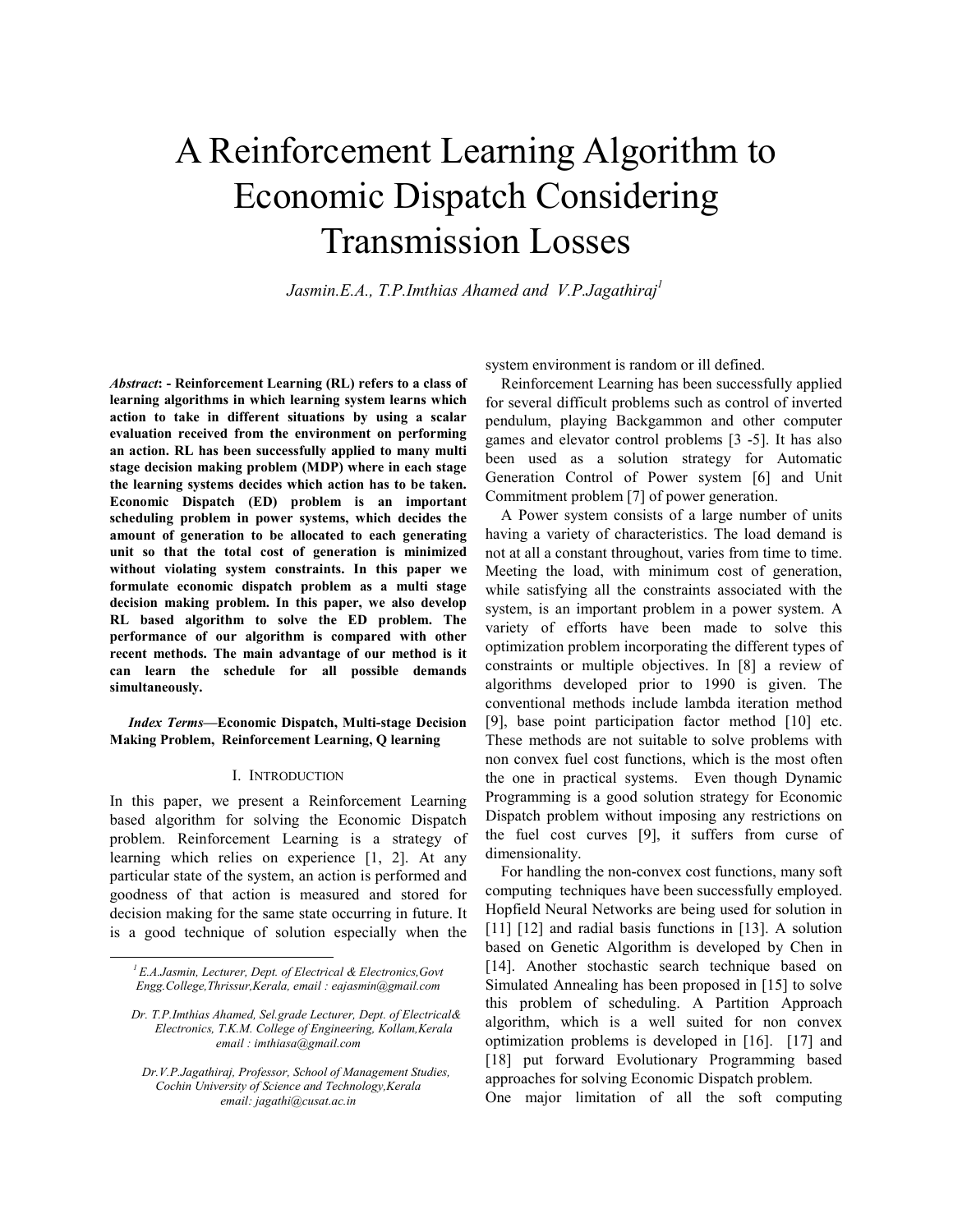techniques is the requirement of large computation time. As far as Economic Dispatch is concerned, the total load demand during various hours is different. Hence, we have to learn the schedule for all possible demands. Almost all the soft-computing techniques compute the load distribution for a specified load. Hence the computational effort has to be repeated for all possible load demand. One advantage of RL method is information learned while learning for a particular total load demand is used to learn optimum schedule for other load demands. In other words, the computational effort for learning the dispatch for all possible load demands is almost same as the effort required to learn for one particular load demand.

 This paper is organized as follows. Mathematical formulation of Economic Dispatch problem is explained in next section. Technique of learning through RL and the different notations used in the learning algorithm are explained in section III. Section IV gives the formulation of Economic Dispatch as a multi stage decision making problem and the algorithm neglecting transmission losses. Then the transmission losses are considered and the algorithm is extended in Section V. Section VI explains the simulation results and conclusion is given in section VII.

#### II PROBLEM FORMULATION

Consider a power system having N generating units. Let  $P_T$  be the power demand to be satisfied with these N units at any slot of time and let  $P_L$  be the total transmission loss in the system. Economic Dispatch is to find an optimum schedule of power allocation among these N units. The allotment should be in such a way that the cost of generation should be minimum as far as possible. At the same time, generating unit power constraints should also be met. Therefore Economic Dispatch can be treated as a constrained optimization problem**.**

 The objective function of Economic Dispatch problem  $C_T$  is the total cost for supplying the load demand including the transmission loss. The problem is to minimize  $C_T$  subject to the constraint that the total generated power meets the demanded load and the transmission losses. At the same time the power constraints on all units are being met. That is,

$$
C_{T} = C_{1}(P_{1}) + C_{2}(P_{2}) + C_{3}(P_{3}) + \dots + C_{N}(P_{N})
$$
  
\n
$$
C_{T} = \sum_{i=1}^{i=N} C_{i}(P_{i})
$$
  
\n
$$
\dots \dots (1)
$$

Where  $P_i$  - Power allotted to  $i<sup>th</sup>$  unit and  $C_i$ -Cost

function of  $i<sup>th</sup>$  unit.

The constraints to be met are

$$
P_{load} + P_L - \Sigma (P_i) = 0 \qquad \qquad \ldots (2)
$$

$$
Pmin_i \le P_i \le Pmax_i \qquad \text{for } i = 1 \text{ to } N
$$
 .......(3)

 $P_L$  – transmission loss in the system

Transmission loss in the system can be calculated using well known B matrix loss formula [9] as

$$
P_L = \sum_{i=1}^{i=N} \sum_{j=1}^{j=N} P_i B_{ij} P_j + \sum_{i=1}^{i=N} B_{0i} P_i + B_{00}
$$
, where

 $B_{ij}$  is the ij<sup>th</sup> element of the loss coefficient square matrix,  $B_{0i}$  is the i<sup>th</sup> element of the loss coefficient vector and  $B_{00}$  is the loss coefficient constant. Thus, the problem is to minimize the cost function  $C_T$ subject to the constraints given in  $(2)$  and  $(3)$ .

#### III REINFORCEMENT LEARNING

Reinforcement Learning is one effective method of solving multi stage decision making problems. A MDP involves making a decision or taking an action  $a_k$ <sup>n</sup> at each stage based on the current state,  $x_k$  of the system. On taking action  $a_k$ , the system moves to a new state  $x_{k+1}$ . Solution of MDP involves finding a sequence of actions  $a_0$ ,  $a_1$ ,  $a_2$ ,  $\cdots$   $a_N$  so that the specified objective is realized. We formulate Economic Dispatch problem as a MDP and propose an algorithm based on Q learning technique to solve the problem.

Q learning involves finding the so-called Qvalues. Q-values are defined for all state action pairs, say (*x, a*). It gives a measure of goodness of selecting action *a* in state *x*. In our context, if Q  $(a^*_{x_k}) \le Q(a_k,$  $x<sub>k</sub>$ ) for all possible actions, then  $a<sup>*</sup>$  is the best action. A comprehensive study of Q learning can be found in [2].

The algorithm starts with an initial estimate for Q values. The learning process proceeds as follows: Each time the decision making agent interacts with the environment and chooses an action from the action set (The procedure for selecting an action at each step is given in the next paragraph). In Q learning method, following the response of the environment to the selected action, the learning process updates the Q value associated with the corresponding state-action pair. On performing the action, the system reaches a new state which provides a new set of actions. A new action from the current action set is then selected. As the algorithm proceeds, the Q values of different state- action pairs seem to converge to optimum so that in the successive iterations, best action will be performed at each state*.* 

 Now, let us see how to choose an action at each step. At any discrete step, there will be one action whose estimated Q value up to that moment is best. That action is called as greedy action. But the current estimate may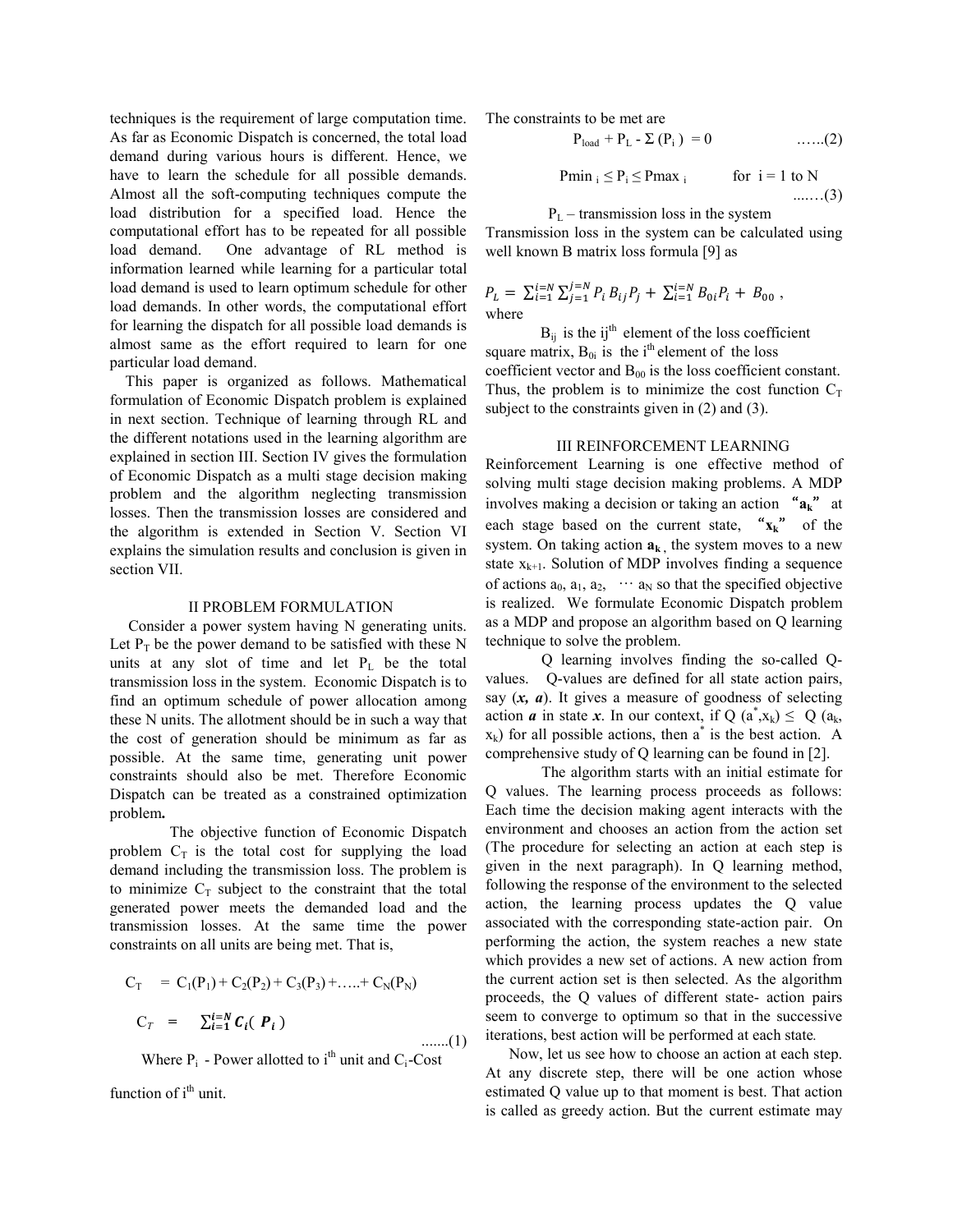be wrong. There may be a better action. Therefore the solution strategy should exploit the goodness achieved for the greedy action, at the same time explore other possibilities. For the selection of an action from the given action set one method is ε*-greedy* method. In this method the greedy action is chosen with probability of  $(1-\varepsilon)$  and a random action from the remaining action set with probability ' $\varepsilon$ '. ' $\varepsilon$ ' can take any value up to unity. Smaller values of 'ε' decreases the exploration of the action set while values closer to unity increase the rate of exploration at each step. Usually in the first few iterations, a large value of ' $\varepsilon$ ' is used so that all actions are given sufficient chance to be performed and as the algorithm progresses  $\varepsilon$  may be reduced since the greedy action itself turn to be the best action. This action selection drastically reduces the computational overhead, at the same time avoiding trapping to local minima.

Therefore Reinforcement Learning basically requires a set of states and associated actions from which to select, numerical measure of the goodness of a particular action (reward) which is used to update the Q value associated with state-action pair. If  $x_{k+1}$  is the state reached from a state  $x_k$  on performing an action  $a_k$ , Q value,  $Q(x_k, a_k)$  is updated using the equation,

$$
Q^{n+1} (x_k a_k) = Q^n (x_k a_k) + \alpha * [g(x_k a_k x_{k+1}) +
$$
  

$$
\gamma * min_{a' \in A} (Q (x_{k+1}, a')) - Q^n (x_k a_k) ],
$$

where *A* is the action set,  $g(x_k, a_k, x_{k+l})$  is the reward function associated with the state-action pair,  $\alpha$ is the learning parameter and  $\gamma$  is the discount factor for accommodating the future effects.

IV RL ALGORITHM FOR ECONOMIC DISPATCH NEGLECTING LOSSES

We will first formulate Economic Dispatch as a multi stage decision making problem and then Reinforcement Learning algorithm for solving the same without including losses is developed.

In the Economic Dispatch problem, the problem is to find out the optimum schedule of generation for the N generating units. We will treat this as a multi stage decision making task having *N* stages (0 to N-1). State of the system at any stage can be represented by a tuple *(k,*   $RP_k$ , k being the stage number and  $RP_k$  being the power to be allotted among the remaining *N-k* units. At each stage of the problem, there is a set of possible states

 $\chi_k$  = {(k,D<sub>mink</sub>),.......(k,D<sub>maxk</sub>)} where

 $D_{\text{mink}}$  – Minimum allocation possible with the remaining N-k units

 $D_{\text{maxk}}$  – Maximum allocation possible with the remaining N-k units.

At each stage k, an action  $(a_k)$  is selected from the

action set  $(A_k)$  which is the power allocation for one of the units (unit<sub>k</sub>). Therefore, as the learning system goes through stages 0 to N-1, power allocation is made to all the N units.

The action set at any stage k is defined as:

 $A_k = \{a_{mink}, \ldots, a_{maxk}\}\$ , where  $a_{mink}$  and  $a_{maxk}$  being the minimum and maximum power allocation possible to the  $k<sup>th</sup>$  unit. These values depend on the minimum and maximum power generation possible with  $k<sup>th</sup>$  unit and also on the minimum and maximum power generation possible with the remaining *N-k* units. The number of elements of the action set *(*Α*k)* also depends on the discretisation step size.

Initially we will be having N units and the demanded power  $P_T$  MW to be dispatched. This can be taken as stage<sub>0</sub> with  $RP_0 = P_T$ . The state of the system at k=0 is the tuple,  $x_0 = (0, RP_0)$ . The learning system takes a decision on how much amount to be dispatched to  $0<sup>th</sup>$ unit. This is treated as action  $a_0$ . On applying this action, the system proceeds to the next stage or stage<sub>1</sub> with the remaining power,  $RP_1 = RP_0 - a_0$  MW to be dispatched among the remaining N-1 units. The new state is denoted as  $(I, RP<sub>1</sub>)$ , Then an action  $a<sub>1</sub>$  is selected from the action set  $A<sub>l</sub>$  which makes the system transition to stage<sub>2</sub>. This action selection and stage transition continues up to stage<sub>N-1</sub>. In the last stage (stage<sub>N-1</sub>) when the state is  $(N-$ *1,*  $RP_{N-1}$ *,* there is no choice of action, the only action possible is to allocate the remaining power.

i.e., 
$$
a_{N-l} = RP_{N-l}
$$
.

For selecting an action from the action set, we use  $\varepsilon$ greedy method where the greedy action is selected with a probability of 1-ε, while one of the actions from the remaining action set is selected with a probability of ε. On each action performance, the learning system gets back a reward. In this Economic Dispatch problem, the reward at any stage k can be defined as the cost of generating power  $a_k$  by  $k^{\text{th}}$  unit. Therefore,

$$
r_k = g(x_k a_k x_{k+1}) = C_k (a_k) \qquad \qquad \ldots \ldots (4)
$$

For each of the stages from 0 to N-2, the Q value of the state- action pair is then updated using the equation,

$$
Q^{n+1} (x_k a_k) = Q^n (x_k a_k) + \alpha * [g(x_k a_k x_{k+1}) + \gamma * min_{a' \in A} (Q (x_{k+1}, a')) - Q^n (x_k a_k)]
$$
  
......(5)

where *α – step size of learning* γ *- discount factor* 

 When stage has reached N-1, since there is no future stages, Q value is updated using the equation,

$$
Q^{n+1} (x_k a_k) = Q^n (x_k a_k) + \alpha * [g(x_k a_k x_{k+1}) - Q^n(x_k a_k)]
$$

 *………(6)* 

Our algorithm has two phases: *learning phase and retreiving phase.* During the learning phase, we learn the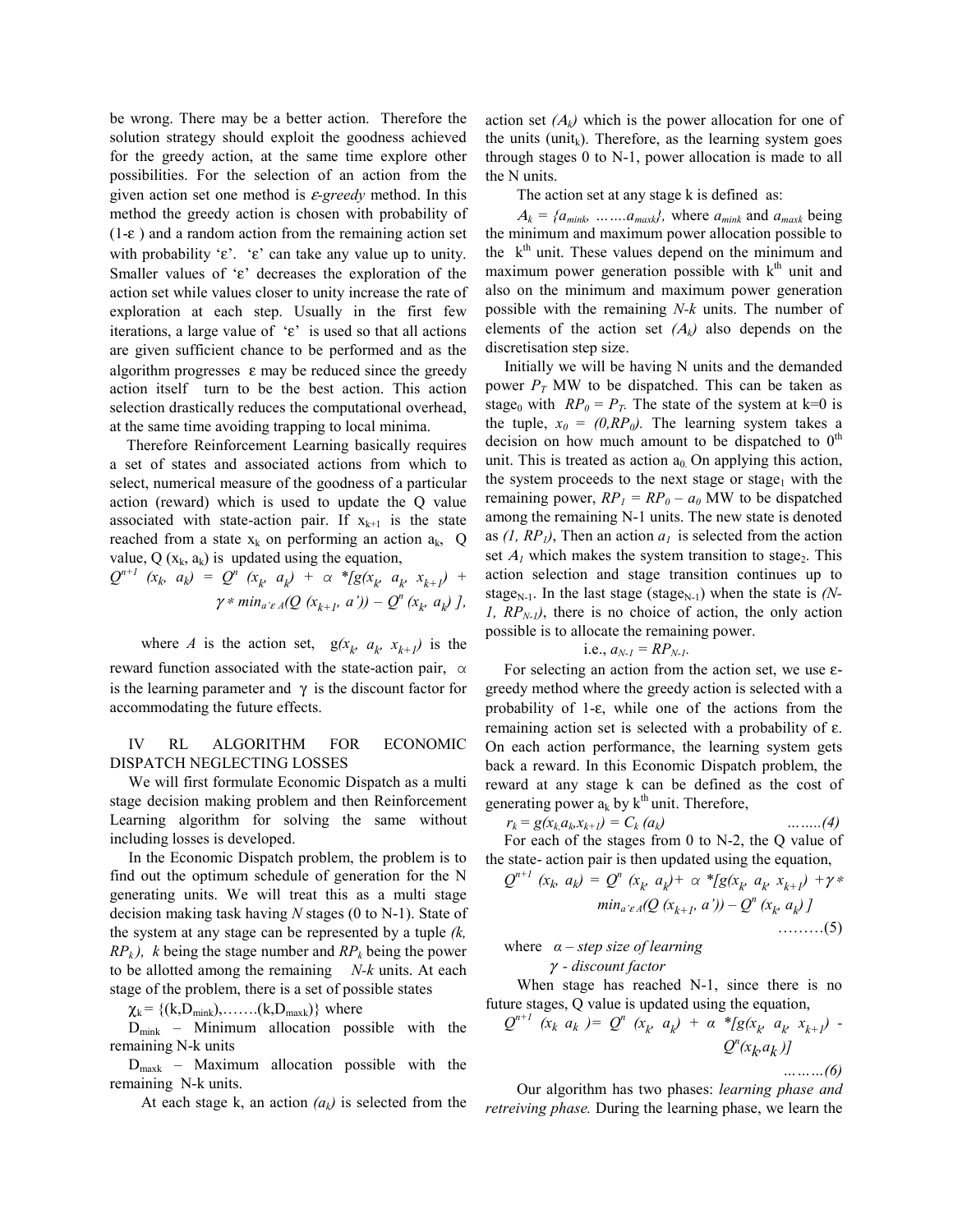Q-values for all possible combinations of state action pair. To achieve this, we run the algorithm with randomly generated values of demanded power sufficient number of times. The entire algorithm for learning phase is given in Algorithm I.

To run the algorithm, we have to choose  $\varepsilon$ ,  $\alpha$  and  $\gamma$ . The value of  $\varepsilon$  is chosen as 0.5 in the first few iterations for providing sufficient rate of exploration and is reduced as the learning proceeds. The learning parameter *α* decides on how much the Q value is modified on each iteration of learning. Smaller values will make the convergence slower while larger values make it oscillatory. In this problem, by trial and error we choose a value of 0.1. In the context of Reinforcement Learning problems, a reward received at a future stage may not be having the same effect as the same reward received at present state. Discount factor incorporates the extent of discounting the present reward in view of future reinforcements. In the case of Economic Dispatch problem, the cost incurred in a later stage has the same significance as the cost incurred in the current stage, the discount factor is taken as 1.

After learning is completed, for getting the dispatch corresponding to a demanded power, actions corresponding to minimum Q value (greedy action) at different stages are found out and this will give the optimum allocation schedule. To get the allocation schedule for a particular value of load demand  $P_T$ , we take the starting state as the tuple  $(0, RP_0)$  where  $RP_0 =$  $P_T$ . Then find the greedy action for 0<sup>th</sup> stage as a<sub>0</sub> which will give the allocation  $P_0$  for unit<sub>0</sub> and proceeds to the next stage with tuple  $(1,RP_1)$ . This proceeds until greedy action (optimum power) for all the N stages are found out. The algorithm for getting the schedule is given in Algorithm II.

## **Algorithm I** *( Learning phase)*

*Get Unit parameters Initialize learning parameters For all the stages, Identify possible state vectors,* χ*<sup>k</sup> Evaluate minimum and maximum demands permissible Initialize Q (x, a) with zero For (n =1 to max\_iteration) Do*   $P_T$  = rand (Dmin<sub>0</sub>, Dmax<sub>0</sub>)  $RP_0 = P_T$  *For k=0 to N-2 Do State tuple*  $x_k = (k, RP_k)$  *Identify the action space Ak Select an action*  $a_k$  *from action set*  $A_k$  *using* <sup>ε</sup>*- greedy method. Apply action*  $a_k$  *and allot power to*  $k<sup>th</sup>$ *unit,* 

$$
RP_{k+1} = RP_k - a_k
$$
  
\nCalculate the reward function  $g(x_k, a_k, x_{k+1})$   
\nusing eqn. (4)  
\nUpdate  $Q^n$  to  $Q^{n+1}$  using eqn (5)  
\nEnd do  
\n $a_{N-1} = RP_{(N-1)}$   
\nCalculate the reward function  $g(x_k, a_k, x_{k+1})$   
\nusing eqn(4)  
\nUpdate  $Q^n$  to  $Q^{n+1}$  using eqn (6)  
\nUpdate learning parameter  $\epsilon^2$   
\nEnddo

**AlgorithmII** *(retrieving phase)*

*Get the demand power*  $P<sub>T</sub>$  *to be scheduled*  $RP_0 = P_T$  *For (k=0 to N-1) Do State tuple*  $x_k = (k_R P_k)$ *Find*  $a_g = argmin_a (Q(x_k, a))$ *Allotted power*  $P_k = a_g$  $RP_{k+1} = RP_k - P_k$  *Enddo* 

# V ALGORITHM FOR ECONOMIC DISPSTCH CONSIDERING TRANSMISSION LOSSES

We now extend our previous RL algorithm in order to incorporate the losses in the transmission system. We use the B matrix loss formula for calculating the loss MW at each step. We find the dispatch of the possible load values considering transmission losses also using Algorithm III which is described below.

We execute Algorithm I to learn the Q values. The optimum generation schedule corresponding to a load demand  $P_T$  is obtained by running the algorithm II. Then from the optimum allocation obtained, corresponding loss is calculated using B coefficients. The demanded power is then modified as  $P_{T(new)} = P_{T(old)} + Loss$ . Then the dispatch is again obtained for the power  $P_{T(new)}$  using algorithm II. This is continued and in general, the amount of power to be allocated in  $(n+1)$ <sup>th</sup> step is given as,  $P_{T(n+1)} = P_{T(n)} + Loss_n$ , Loss<sub>n</sub> being the MW loss corresponding to the power schedule obtained in the  $n<sup>th</sup>$ step. This allocation is continued until the change in demanded power in two successive steps is negligibly small. The above procedure is continued for all the load values in suitable steps. The entire algorithm is given below:

<sup>&</sup>lt;sup>2</sup>  $\varepsilon$  is reduced by a value of 0.04 after every (max\_iteration/10) iterations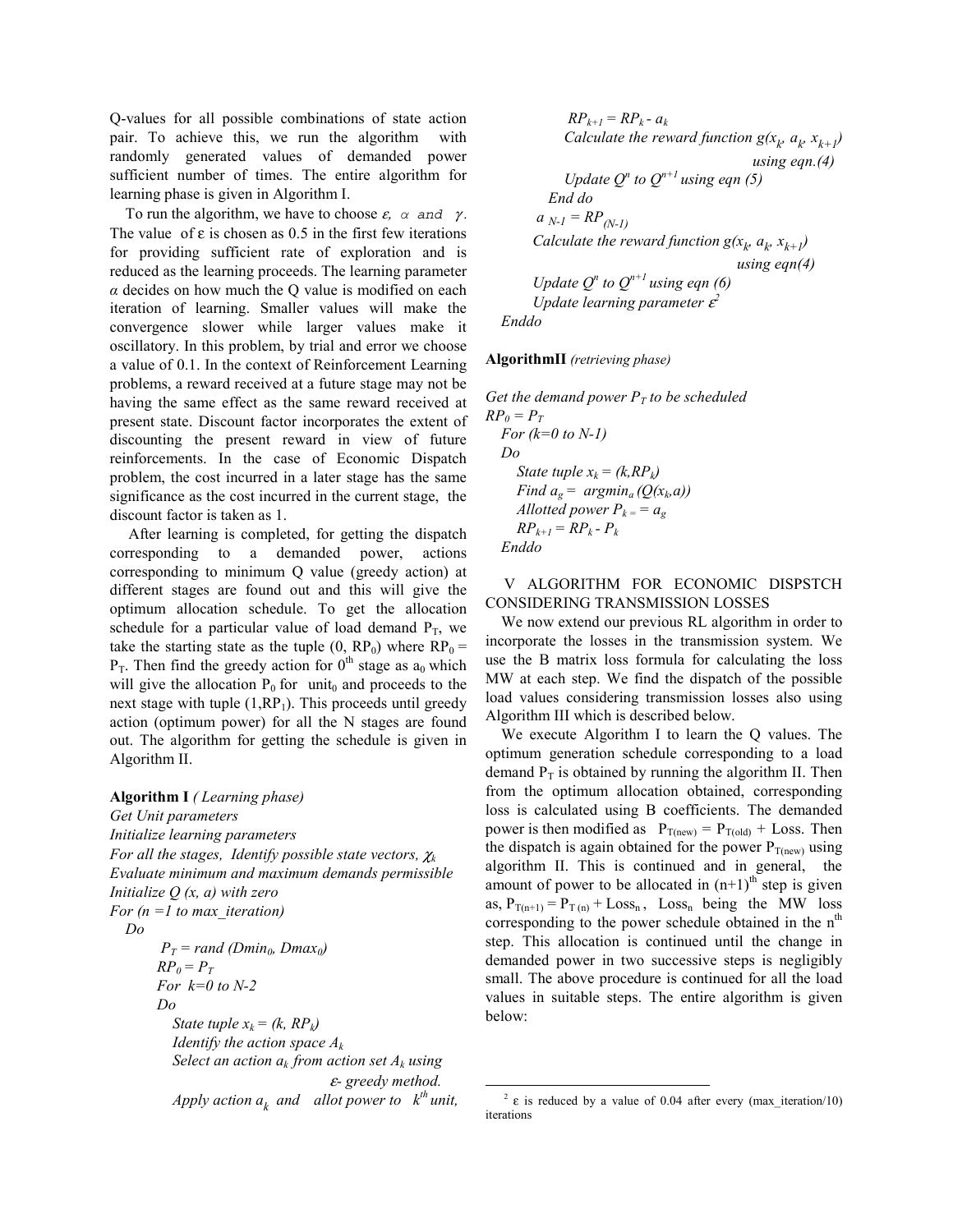*Algorithm III (Considering Transmission Losses) Get unit parameters including B- coefficient matrix of the system Learn the Q values using Algorithm I Initial load*  $P_T = D_{min}$  *Do { Initialize Ploss and Prev\_loss to zero Initialize final loss tolerance to a suitable value µ Initialize change in loss (∆) to a suitable value Do { Prev\_loss =*  $P_{loss}$ *Find the allocation corresponding to*  $P<sub>T</sub>$  *using Algorithm II Find the loss using B coefficients as Ploss Update*  $P_T = P_T + P_{loss}$ *Compute change in loss*  $\Delta = P_{loss}$  - *prev\_loss } while (∆ > µ)*   $P_T = P_T + step^3$  *} While*  $(P_T \leq D_{max})$ 

## VI SIMULATION RESULTS

For testing the efficacy of our Algorithm and to compare with recent techniques, we consider an IEEE 6 bus system [15], [16]. The fuel cost curve of the units is represented by a third order polynomial function. The associated fuel cost coefficients and B-matrix parameters are given in Table I. We find the dispatch for various load values ranging from minimum demand possible to maximum value possible. In this simulation, we choose a discretisation step size of 2MW. Hence there could be a maximum difference of 2MW between power generation and power demand including losses. This remaining power of the demanded value (less than 2MW), which is negligibly small compared to the total demand is randomly assigned to one of the units without exceeding maximum limit. The same steps are carried out for finding the dispatch for all the possible load values. as given in Algorithm III. The total time taken to obtain all the schedule is 9.87 seconds. The schedule and the total cost rounded of to the nearest integer is given in Table II. For other methods, training or learning phase is to be repeated for each of the required demand.

For comparing the computational efficiency with other recent methods, the schedule is obtained for a single load value of 1200 MW. The method gives an optimal cost of \$5676.22 and the power loss calculated is 43.72MW. The obtained schedule is tabulated and comparison is made with Simulated Annealing given in [15] and Partition Approach Algorithm in [16] in Table III. From the table, we see that the obtained cost is less than those obtained through simulated annealing. It is slightly more than that obtained through Partition approach Algorithm, but the difference is only \$5.16. The dispatch schedule obtained is also comparable. Transmission loss in all the case is nearly 43MW. The time of execution of the proposed algorithm is found to be less (9.68sec) compared to simulated annealing (27.25) in [15] and Partition Approach algorithm (16.82). Also when we need the schedule for all the load values, the other two methods require approximately 16 times the time given in Table III.

Thus the proposed algorithm is much faster than other recent techniques. Moreover, the total time taken by our method to find the schedule for 16 different loads is considerably less than the time taken by other methods to find the dispatch for one load.

## **Table I**

| Unit No               | $\mathcal{D}_{\cdot}$ | 3             |
|-----------------------|-----------------------|---------------|
| Generator data        |                       |               |
| 11.20<br>$a_i$        | $-632$                | 147.144       |
| $b_i$<br>5.102        | 13.01                 | 4.28997       |
| $-2.6429E-3$<br>$c_i$ | $-3.05714E-2$         | $3.0845E - 4$ |
| d,<br>3.33333E-6      | $3.3333E - 5$         | $-1.7677E-7$  |
| 100<br>$P_{gi,min}$   | 100                   | <i>200</i>    |
| 500<br>$P_{gi,max}$   | 500                   | 1000          |

B Coefficients

| 17.5E-5 | 5.0E-6 | 7.5E-6 |
|---------|--------|--------|
| 25.0E-6 | 1.5E-5 | 1.0E-5 |
| 37.5E-6 | 1.0E-5 | 4.5E-5 |

## **Table II** – Schedule for many possible loads

| $P_D$ (MW) $P_{q1}$ |     | $P_{g2}$ | $P_{g3}$ | Cost | Loss (MW) |
|---------------------|-----|----------|----------|------|-----------|
| 400                 | 100 | 100      | 204      | 1958 | 4         |
| 500                 | 100 | 100      | 306      | 2383 | 6         |
| 600                 | 100 | 100      | 409      | 2800 | 9         |
| 700                 | 261 | 100      | 373      | 3246 | 14        |
| 800                 | 298 | 100      | 420      | 3696 | 18        |
| 900                 | 330 | 100      | 495      | 4140 | 25        |
| 1000                | 338 | 100      | 591      | 4737 | 29        |
| 1100                | 341 | 100      | 691      | 5200 | 32        |
| 1200                | 344 | 100      | 800      | 5464 | 44        |
| 1300                | 414 | 100      | 835      | 6002 | 49        |
| 1400                | 446 | 156      | 851      | 6474 | 53        |
| 1500                | 453 | 229      | 874      | 6896 | 56        |
| 1600                | 461 | 300      | 899      | 7438 | 59        |
| 1700                | 469 | 302      | 992      | 7772 | 64        |
| 1800                | 455 | 321      | 991      | 8320 | 67        |
| 1900                | 487 | 492      | 996      | 8801 | 75        |

<sup>&</sup>lt;sup>3</sup> Step is taken as 100MW in this simulation.